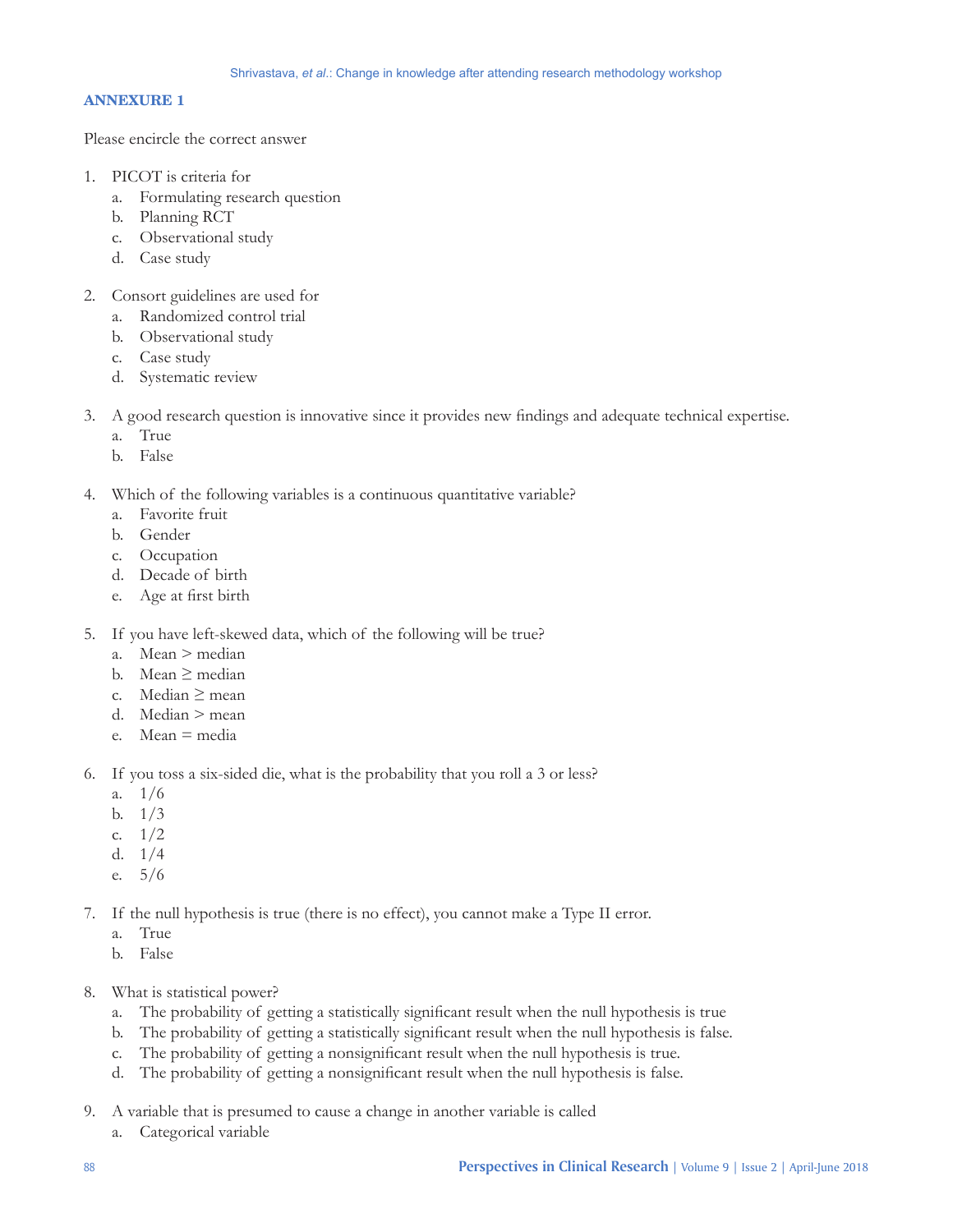- b. Dependent variable
- c. Independent variable
- d. Intervening variable

10. Qualitative research is often exploratory and has all of the following characteristics except:

- a. It is typically used when a great deal is already known about the topic of interest
- b. It relies on the collection of nonnumerical data such as words and pictures
- c. It is used to generate hypotheses and develop theory about phenomena in the world
- d. It uses the inductive scientific method

11. The strongest evidence for causality comes from which of the following research methods?

- a. Experimental
- b. Causal-comparative
- c. Correlational
- d. Ethnography
- 12. When each member of a population has an equally likely chance of being selected, this is called:
	- a. A nonrandom sampling method
	- b. A quota sample
	- c. A snowball sample
	- d. An equal-probability selection method

13. As a general rule, the \_\_\_\_\_\_\_ is the best measure of central tendency because it is more precise.

- a. Mean
- b. Median
- c. Mode
- d. Range

14. What does it mean when you calculate a 95% confidence interval?

- a. The process you used will capture the true parameter 95% of the time in the long run
- b. You can be "95% confident" that your interval will include the population parameter
- c. You can be "5% confident" that your interval will not include the population parameter
- d. All of the above statements are true
- 15. What is the standard deviation of a sampling distribution called?
	- a. Sampling error
	- b. Sample error
	- c. Standard error
	- d. Simple error
- 16. \_\_\_\_\_ results if you fail to reject the null hypothesis when the null hypothesis is actually false.
	- a. Type I error
	- b. Type II error
	- c. Type III error
	- d. Type IV error

17. A statistical test used to determine whether a correlation coefficient is statistically significant is called the

- a. One-way analysis of variance
- b. *t*-test for independent samples
- c. Chi-square test for contingency tables
- d. *t*‑test for correlation coefficients

**Perspectives in Clinical Research** | Volume 9 | Issue 2 | April-June 2018 89